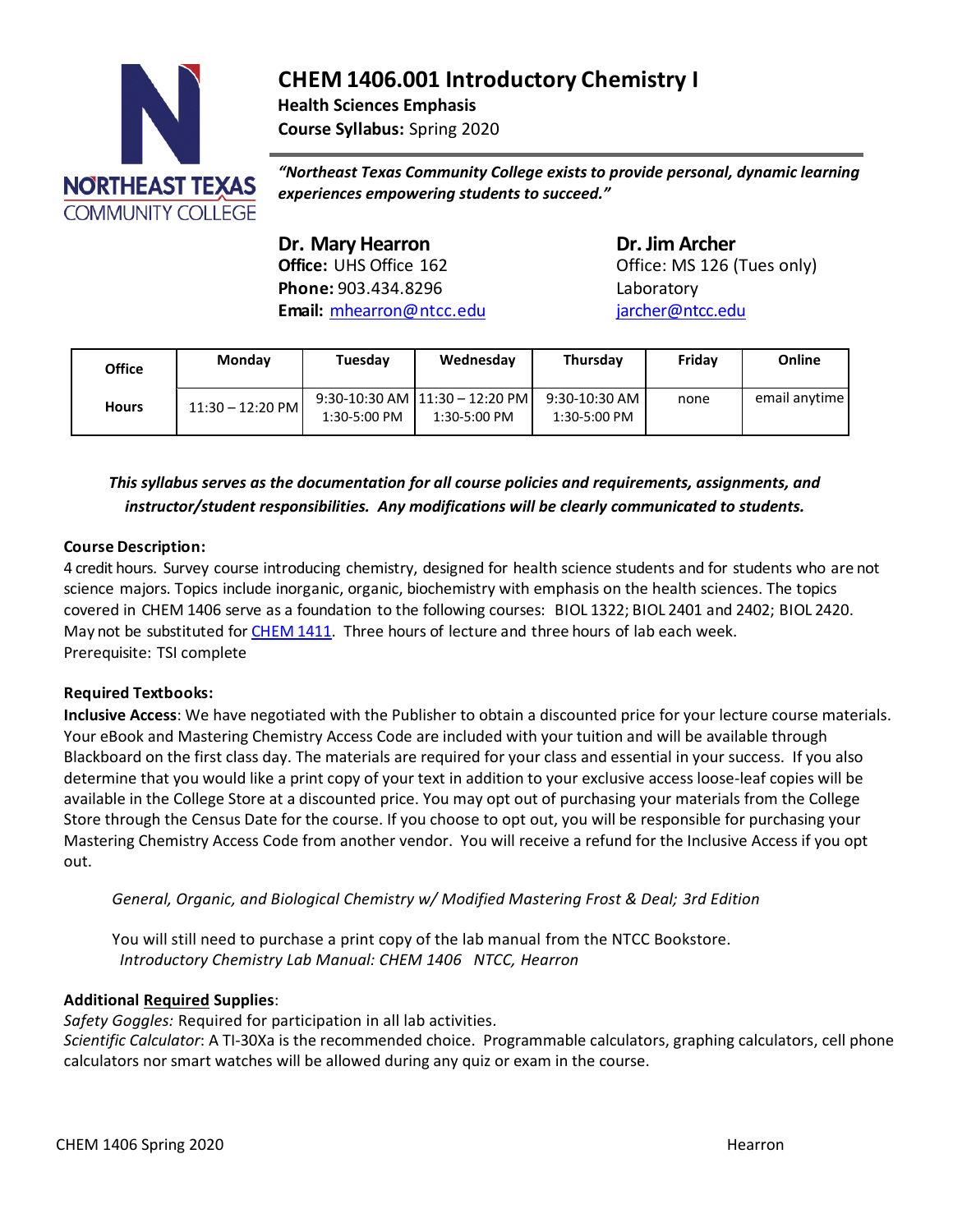### **Core Curriculum Purpose and Objectives:**

Through the core curriculum, students will gain a foundation of knowledge of human cultures and the physical and natural world; develop principles of personal and social responsibility for living in a diverse world; and advance intellectual and practical skills that are essential for all learning. Courses in the foundation area of life and physical sciences focus on describing, explaining, and predicting natural phenomena using the scientific method. Courses involve the understanding of interactions among natural phenomena and the implications of scientific principles on the physical world and on human experiences.

## **College Student Learning Outcomes:**

Critical Thinking Skills

 $CT.1$ 

Students will demonstrate the ability to 1) analyze complex issues, 2) synthesize information, and 3) evaluate the logic, validity, and relevance of data.

Communication Skills

 $CS.1$ 

Students will effectively develop, interpret and express ideas through written communication.

Empirical and Quantitative Skills

EQS.1

Students will manipulate numerical data or observable facts by organizing and converting relevant information into mathematical or empirical form.

EQS.2

Students will analyze numerical data or observable facts by processing information with correct calculations, explicit notations, and appropriate technology.

Team Work

TW2. Students will work with others to support and accomplish a shared goal.

### **CHEM 1406 Student Learning Outcomes:**

Upon successful completion of this course, students should:

- 1. Demonstrate the ability to convert units of measure, including dosage, nutritional, and temperature conversions;
- 2. Be able to define the fundamental properties of matter; to classify matter, compounds, and chemical reactions; and to identify trends in chemical and physical properties of the elements using the periodic table;
- 3. Demonstrate an understanding of atomic theory and be able to use the octet rule and VSEPR theory to predict chemical formulas and structures.
- 4. Write chemical formulas and use the rules of nomenclature to name inorganic chemical compounds.
- 5. Define the types and characteristics of chemical reactions, write and balance equations.
- 6. Be able to solve and apply simple gas law problems using Boyle's, Charles, and Gay-Lussac's Laws
- 7. Be able to solve chemical equations for solution formation and solution concentration.
- 8. Identify strong acids and bases, conjugate acid/base pairs including the effect of concentration on equilibrium using LeChatelier's Principle.
- 9. Be able to calculate pH and/or hydronium ion concentration.
- 10. Be able to distinguish organic from inorganic compounds, identify functional groups and name simple organic compounds.
- 11. Be able to identify the fundamental structure and function of carbohydrates, lipids, proteins and nucleic acids and their building blocks.
- 12. Demonstrate safe and proper handling of laboratory equipment and chemicals.
- **13.** Carry out experiments and experimental work completely and accurately and calculate, interpret and communicate experimental results clearly in lab notebooks or written reports.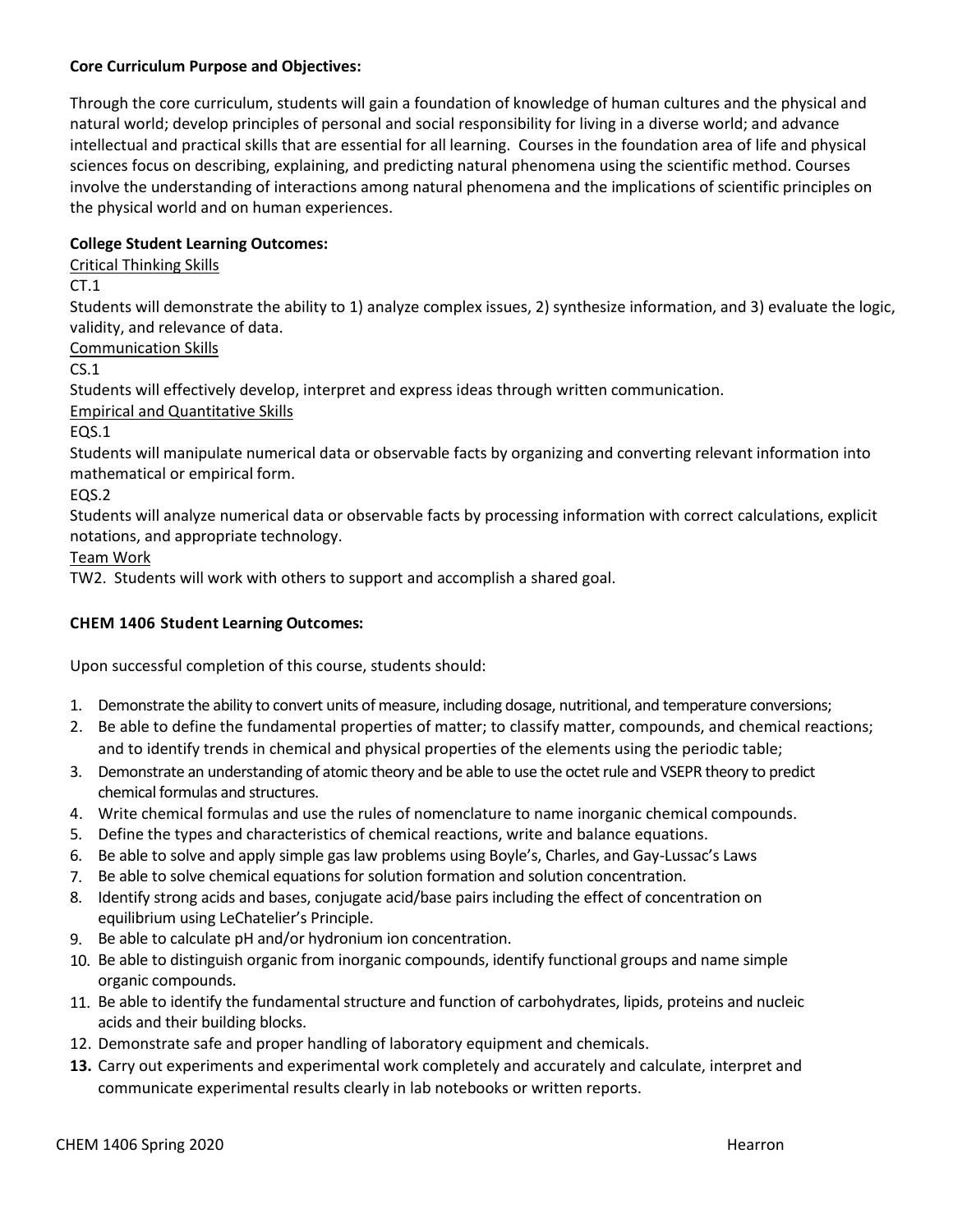#### **Lectures & Discussions:**

| Week 1:  | <b>Chemistry Basics</b>              |
|----------|--------------------------------------|
| Week 2:  | <b>Chemistry Basics</b>              |
| Week 3:  | Atoms & Radioactivity                |
| Week 4:  | Compounds                            |
| Week 5:  | Compounds & Chemical Reactions       |
| Week 6:  | <b>Chemical Reactions</b>            |
| Week 7:  | Organic Compounds                    |
| Week 8:  | Organic Compounds                    |
| Week 9:  | Carbohydrates                        |
| Week 10: | State Changes, Solubility & Lipids   |
| Week 11: | <b>Solution Chemistry</b>            |
| Week 12: | Solution Chemistry & Acids and Bases |
| Week 13: | Acids & Bases                        |
| Week 14: | Proteins                             |
| Week 15: | Proteins                             |
| Week 15: | <b>DNA</b>                           |
| Week 16: | <b>Final Fxam</b>                    |
|          |                                      |

### **Evaluation/Grading Policy:**

40% Regular Exams 25% Laboratory 20% Final Exam 10% Assignments\* 5% SI Participation 100% Total

\* Assignments include anything assigned by me including, but not limited to, quizzes, homework, problem sets, and Mastering Chemistry assignments. This course will be using the Mastering Chemistry online homework system. Details about accessing Mastering Chemistry will be discussed on the first day of class. Assignments and due dates will be listed in the Mastering Chemistry system. Access to a computer with the internet is required for this course.

Grading Scale

 $A = 100 - 90%$ 

- $B = 89 80%$
- $C = 79 70%$
- $D = 69 60%$
- $F = \frac{59\%}{40}$

**Tuesday, April 9** is the last day to withdraw from the course with a grade of "**W**". Students who withdraw from the lecture must also withdraw from the lab. If you stop attending class and fail to officially withdraw, expect to earn a grade of "**F**" in the course.

#### **Exams:**

Four regular exams will be given during the term on the dates found on the posted lecture schedule. There will be no make-up exams for missed exams without authorization before the exam date.

You will need a reliable scientific calculator for exams and quizzes. Programmable calculators, graphing calculators, cell phone calculators and smart watches are not allowed. Sharing calculators will not be permitted.

All work that is submitted for grading must be **neat and legible**. Any work that is illegible will not be graded.

There will be a **comprehensive FinalExam** given during finals week according to the posted schedule.

#### **Quizzes and Assignments:**

A quiz may be given at the beginning or ending of the class period. Students who are late for class will not be allowed to take a quiz and will be assigned a grade of zero. There is no make-up for missed quizzes. You must be present for the entire class period to receive credit for quizzes and in-class assignments.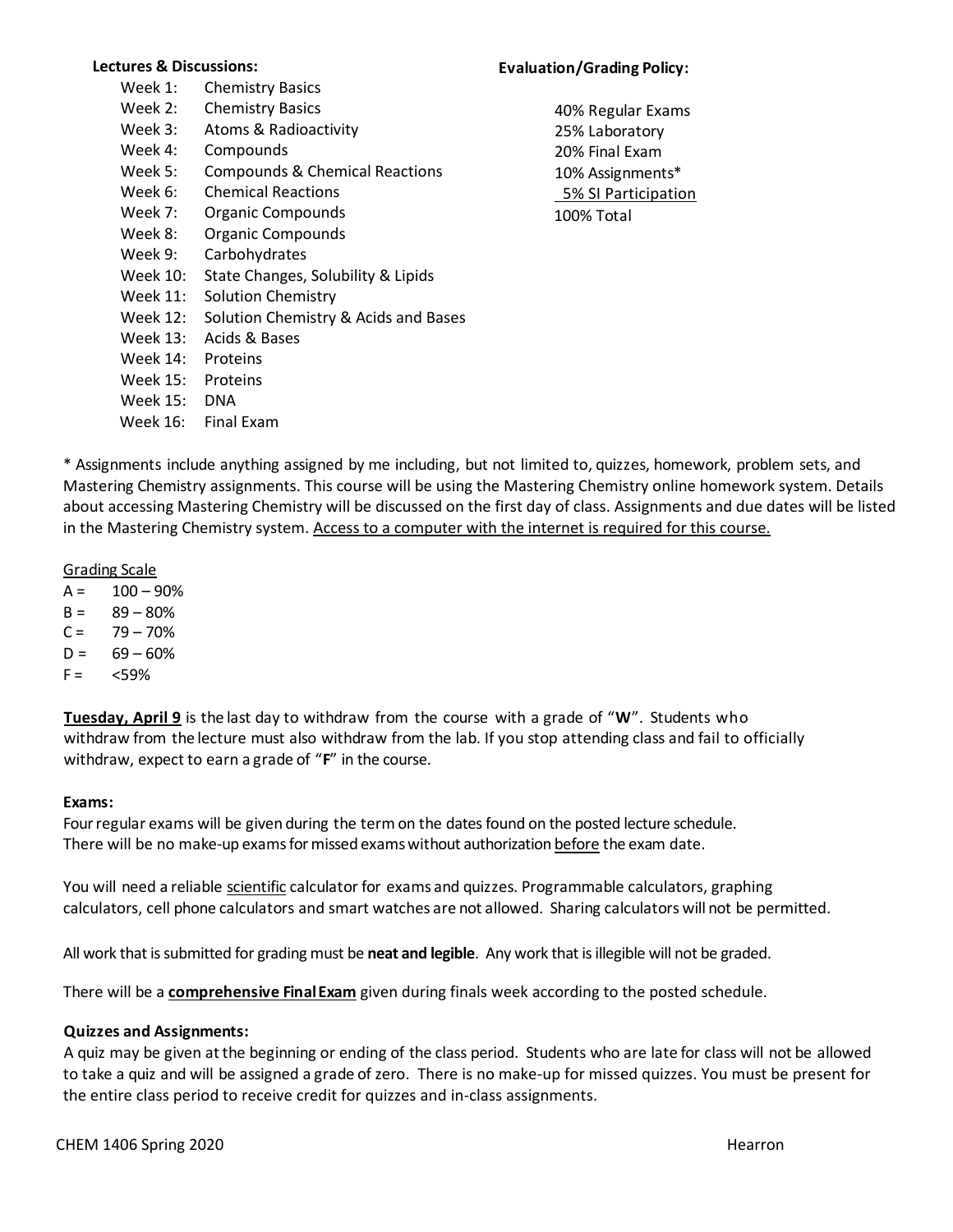Assignments throughout this course may include problems from the text, handouts from class, and/or Mastering Chemistry assignments. Mastering Chemistry assignments have due dates published in Mastering Chemistry which you will access through the Bb section.

## **Laboratory:**

There will be 12 experiments performed during the laboratory periods over the course of the term. Any experiments not completed and turned in will receive a grade of zero. A total of 10 experiments must be completed and receive a non-zero grade in order to pass this course. A schedule of experiments will be provided as a separate handout. There is no make-up lab for missed experiments.

Students are expected to adhere to the guidelines set forth in the "Commitment to Laboratory Safety Pledge" and in the safety video. In addition, students must wear long pants or skirts, closed shoes (no exposed skin or sock), shirts that cover their shoulders, and approved safety glasses/goggles at all times in the lab. Long hair should be pulled back. Failure to follow laboratory safety protocols could result in injury to yourself or others and in reduction of your laboratory grade. Students not dressed appropriately for lab may be asked to leave. If asked to leave, students will earn a grade of zero on that experiment.

Prelaboratory Assignments accompany each experiment in the lab manual and must be completed prior to the laboratory period. *Prelaboratory Assignments are due at the beginning of the laboratory period.* Students not turning in a complete Prelaboratory Assignment will not be allowed to participate in that experiment and will receive a grade of zero on that experiment. Unless otherwise stated, Regular Experiment reports are due at the end of the laboratory period.

*Questions in the lab manual that require written explanations must be answered in complete, thoughtful sentences.* Failure to do so will result in loss of points.

*Calculations in the lab report must show all of the steps necessary to generate the answers provided, including proper use of units and significant figures.* Failure to do so will result in loss of points.

*Lab reports that are sloppy and/or illegible will not be graded;* although, some points may be earned for completing the experiment. Lab reports must be completed neatly in pencil. Errors must be completely erased. Lab reports written in pen and lab reports with scratched-out or scribbled-out writing will not be accepted and will earn zero points.

*Copying answers on any work will not be tolerated.* While working as a team, you will be performing the experiments and collecting data collaboratively, but you are required to do all of your own calculations and write-ups. Prelaboratory Assignments and Lab Reports that appear to have answers copied from other students or internet sources or that appear to have cheated in any way will earn a grade of zero.

## Students who leave lab early without permission from the instructor and their lab partner(s) will incur a point reduction. *Keep in mind that teamwork is 10% of your lab grade!*

*You are expected to attend all laboratory periods.* Failing to attend lab will earn you zero points for that experiment. "I have to work" is not an acceptable excuse for missing a laboratory period.

## **Supplemental Instruction:**

Supplemental Instruction (SI; aka tutoring) is required for this course. Many hours of FREE SI tutoring are available each week. Beginning on the Monday of Week 2 of the semester (**Monday, January 28**) students in the course are required to attend 2 hours of SI tutoring each week (except during Spring Break and Finals Week). The SI tutoring session can be used to work on your Mastering Chemistry assignments or to study before exams, etc. Students earn points for productive time spent in the tutoring session; and SI tutoring points are worth 5% of the course grade. Points are earned at the rate of 2 points per 30-minute session. A total of 112 points can be earned for the semester. To receive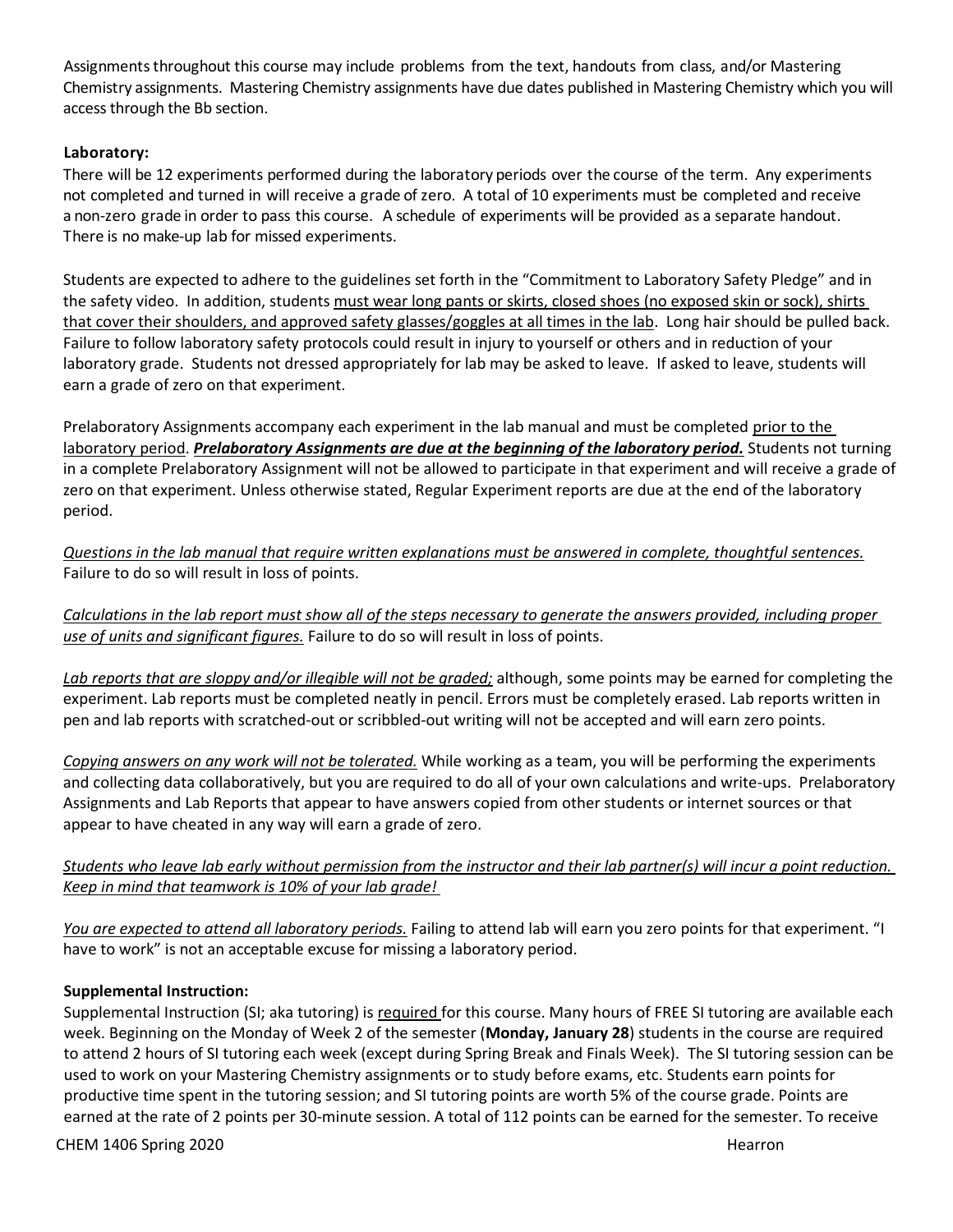points, students must sign in with the tutor on the sign-in sheet upon arrival and sign out with the tutor when leaving. *Students that are not both signed in and signed out will not earn any points for that session.* SI tutors are chemistry majors who have earned high grades in CHEM courses and will help you master the material covered in lecture or the assigned Mastering Chemistry problems. The SI tutoring sessions are available at the following times and locations:

> Mon/Wed - 1100am-1230pm - MS 104 Mon/Tues - 300-630pm - MS 106 Thursday - 200-630pm - MS 106

### **Student Responsibilities/Expectations:**

Like all colleges, Northeast TexasCommunity College strives to be a "community of scholars." Please remember that you and all the students in this class are pursuing very important goals in your lives. As human beings and as scholars, I expect every student to be courteous and considerate toward other students throughout the lecture and laboratory portions of this course.

As your instructor, I will attend all classes on time and prepared to teachwhat you are expected to learn each day. I will make a conscientious effort each class period to teach to the best of my ability and to provide you with clear, wellorganized explanations of class material. I care deeply about your learning experience and your success in this course. However, that ultimate success does depend largely on you. Your success can be maximized, and your potential achieved by making a commitment to meet the following classroom expectations:

- a) Attend ALL classes physically and mentally. Wherever you are, be all there.
- b) Be on time for class. Attitude is not everything, but it is very important. Remain in class for the entire instructional period.
- c) A good student acts like a good student; Be an active learner participate in class. Be attentive, answer questions, and ask questions.
- d) Read ahead. This will help make the next lecture much more effective.
- e) All cellular phones and laptop computers must be turned off during class time.
- f) Realize that I do not GIVE grades. You EARN grades based upon your performance. That performance will be enhanced by participating in class, laboratory and tutoring sessions so that your mastery of the content successful.
- g) Be respectful of yourself, your classmates, the SI tutors and your instructors.
- h) Learning is hard work, but it is also invigorating and fun. Work hard and have fun doing so.

#### **NTCC Academic Honesty Statement:**

"Students are expected to complete course work in an honest manner, using their intellects and resources designated as allowable by the course instructor. Students are responsible for addressing questions about allowable resources with the course instructor. NTCC upholds the highest standards of academic integrity. This course will follow the NTCC Academic Honesty policy stated in the Student Handbook."

#### **Academic Ethics:**

The college expects all students to engage in academic pursuits in a manner that is beyond reproach. Students are expected to maintain complete honesty and integrity in their academic pursuit. Academic dishonesty such as cheating, plagiarism, and collusion is unacceptable and may result in disciplinary action. Referto the student handbook for more information on this subject.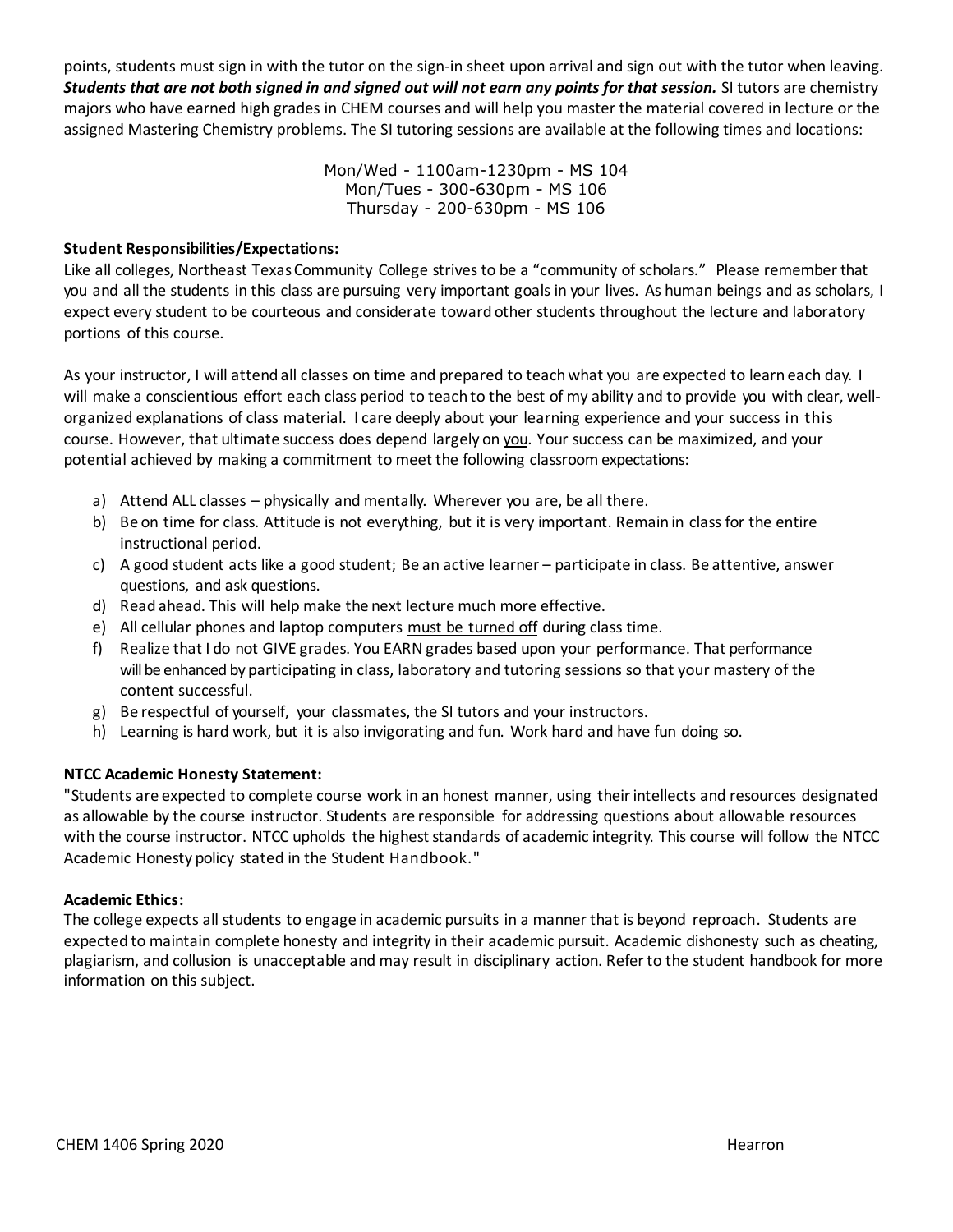#### **ADA Statement:**

It is the policy of NTCC to provide reasonable accommodations for qualified individuals who are students with disabilities. This College will adhere to all applicable federal, state, and local laws, regulations, and guidelines with respect to providing reasonable accommodations as required to afford equal educational opportunity. It is the student's responsibility to request accommodations. An appointment can be made with the Academic Advisor/Coordinator of Special Populations located in the College Connection. She/He can be reached at 903-434-8218. For more information and to obtain a copy of the Request for Accommodations, please refer to th[e NTCC website -](http://www.ntcc.edu/index.php?module=Pagesetter&func=viewpub&tid=111&pid=1) [Special Populations.](http://www.ntcc.edu/index.php?module=Pagesetter&func=viewpub&tid=111&pid=1)

### **Family Educational Rights and Privacy Act**(**FERPA**):

The Family Educational Rights and Privacy Act (FERPA) is a federal law that protectsthe privacy of student education records. The law applies to all schools that receive funds under an applicable program of the U.S. Department of Education. FERPA givesparents certain rightswith respect to their children's educational records. These rights transfer to the student when he or she attends a school beyond the high school level. Students to whom the rights have transferred are considered "eligible students." Inessence, a parent has no legalright to obtain information concerning the child's college records without the written consent of the student. In compliance with FERPA, information classified as "directory information" may be released to the general public without the written consent of the student unless the student makes a request in writing. Directory information is defined as: the student's name, permanent address and/or local address, telephone listing, dates of attendance, most recent previous educational institution attended, otherinformation including major, field of study, degrees, awardsreceived, and participation in officially recognized activities/sports.

#### **Course Calendar:**

| <b>WEEK</b>                  | <b>DATE</b><br>LECTURE ASSIGNMENT |                                          | LAB (T 1:30 PM)            |  |
|------------------------------|-----------------------------------|------------------------------------------|----------------------------|--|
| 1                            | Jan 21                            | Intro & Chp. 1 Chemistry Basics 1.1, 1.2 | Intro to Lab; Check In     |  |
|                              | Jan 23                            | Chp. 1 Chemistry Basics 1.3, 1.4         |                            |  |
| $\overline{2}$               | Jan 28                            | Chp. 1 Chemistry Basics 1.3, 1.4         | Lab 1 Safety               |  |
|                              | Jan 30                            | Chp. 1 Chemistry Basics 1.5, 1.6         |                            |  |
| 3                            | Feb 4                             | Chp. 2 Atoms and Radioactivity 2.1-2.4   | Lab 2 Measurement          |  |
|                              | Feb 6                             | Chp. 2 Atoms and Radioactivity 2.5-2.7   |                            |  |
| 4                            | Feb 11                            | <b>Test 1</b> (Chps. 1 & 2)              | Lab 3 Mineral and          |  |
|                              | Feb 13                            | Chp. 3 Compounds 3.1-3.3                 | <b>Fat Content of Milk</b> |  |
| 5                            | Feb 18                            | Chp. 3 Compounds 3.4-3.5                 | Lab 4 Cereal Minerals      |  |
|                              | Feb 20                            | Chp. 3 Compounds 3.5                     |                            |  |
| 6                            | Feb <sub>25</sub>                 | Chp. 3 Compounds 3.6-3.7                 | Lab 5 Calorimetry          |  |
|                              | Feb 27                            | Chp. 5 Chemical Reactions                |                            |  |
| <b>CHEM 1406 Spring 2020</b> |                                   |                                          | Hearron                    |  |